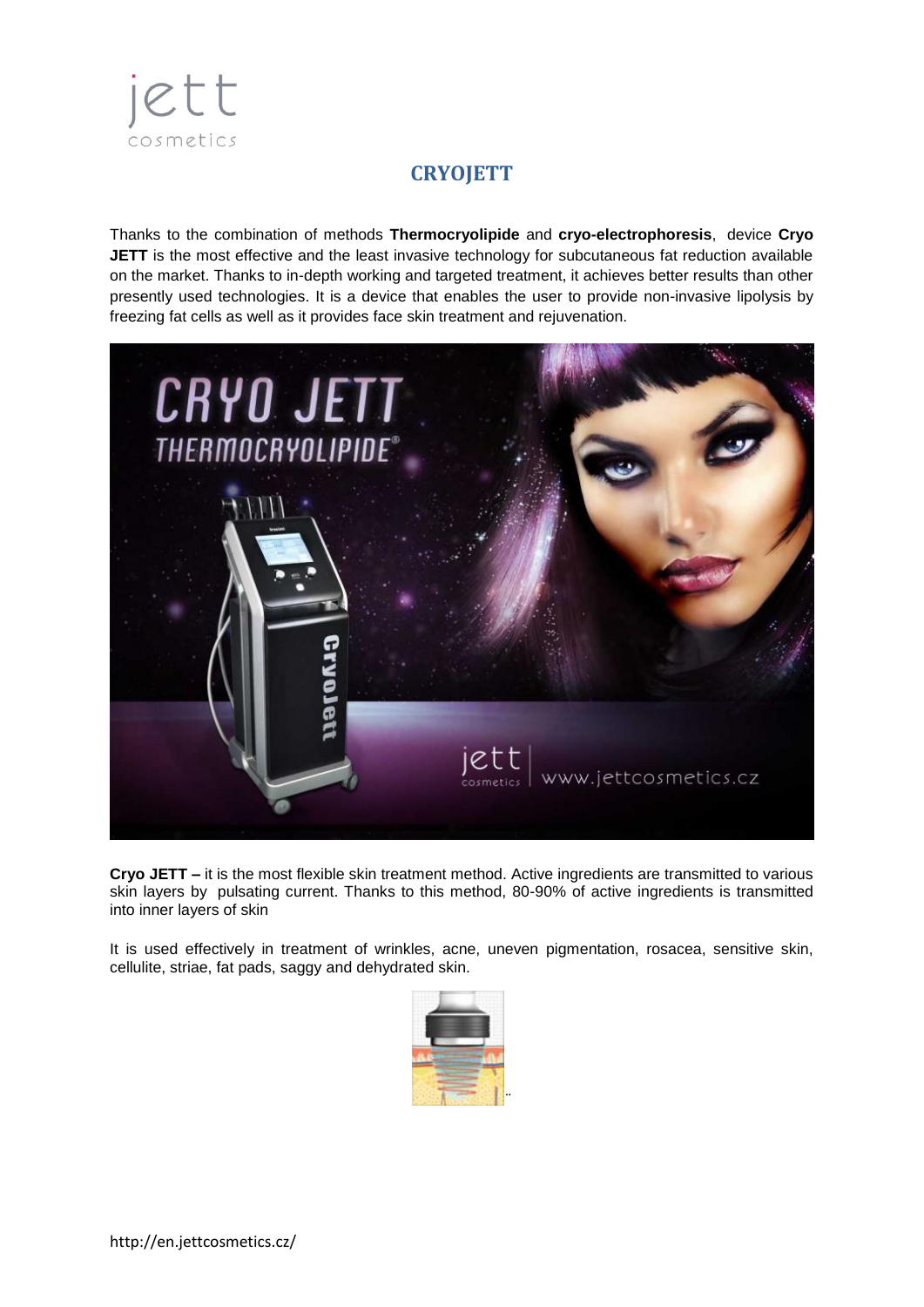

#### **The Method of Thermocryolipide**

Fast evolving aesthetic medicine is looking for new ways how to correct figure, trying to achieve the highest efficiency, non invasivity and the shortest working time possible. The base of many lipolytic methods is destruction of fat cells.

This method, widely used by dermathologists to cure undesirable objects in human body, is now successfully taken over by major aesthetic medicine clinics all over the world. It also becomes popular among clients who want to shape their body and get rid of undesirable fat.

Each biological process or chemical reaction has a temperature. In every biological process or chemical reaction, there is a temperature, in which the process functions the best way it can  $-$  so called optimum temperature. Similarly, we can describe minimal and maximal temperature in which the working of the process is possible. Nevertheless, in both ways, the reaction is not as intensive as it is in optimum temperature. The same principle can be used in an organism as a whole, as well as on the level of its cells. The human body cells have their metabolic optimum in approximately 36-37°C. Both increase and decrease of the temperature leads to worse functioning of metabolism. If maximal or minimal temperature is exceeded, metabolism does not function or its functioning is wrong. It is partly due to chemical compounds in metabolic processes which change their reactional character depending on temperature.

By means of cooling and heating the human body, cells of human body can be harmed, but, in specific cases, also healed.

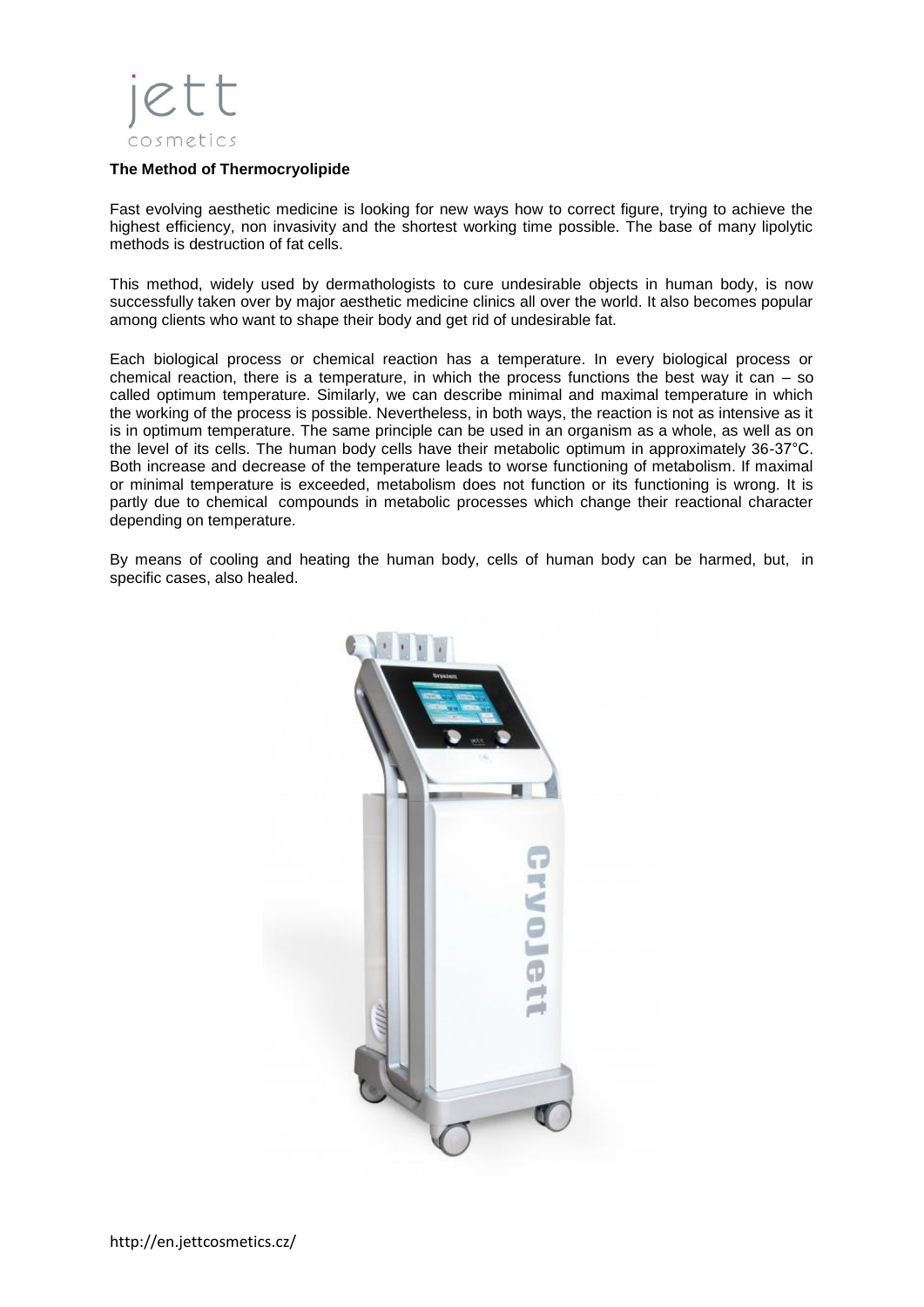

#### **Hyperthermia**

The increased temperature can be used either to increase the temperature of the body as whole or to targeted increase of temperature. A physiological example of such a process is increasing of basal temperature from 36,6 °C if there is an inflammation. This increase might be useful from the point of view of immunity system, yet, this is true only if the temperature does not exceed 39°C, which may lead to harmful effect of the temperature increase. In case of further temperature increase, the damage speeds up. In case of very high temperatures, there appears a danger of burning.

Taking into consideration heating of organism tissues, the important role is played also by the tissue´s ability of thermoregulation. This depends firstly on the amount of substances with higher or lower specific heat capacity (eg. water or fat), and secondly on vascularisation (blood supply) of the tissue. Thus, it is possible to tell which tissue is capable of thermoregulation of the organism or its parts to a higher or lower extend. Skin can be stated as a typical example, as its vessels can increase or decrease their blood flow capacity and therefore they can regulate transportation of the heat from tissues. When we are in cold environment, the vessels in terminal parts of upper limbs narrow, they decrease the blood flow capacity in hands and subsequently they decrease loss of temperature. The hands therefore get cold and their temperature does not exceed 36°C.

Another example of a tissue with thermoregulation is subcutaneous fat tissues. It has relatively high ability of thermal isolation between skin, subcutaneous structures and organs. It is due to high percentage of fat substances and also due to a different vascularisation from the one of, for example, skin (the lower one). On the basis of the mentioned differences between thermal characteristics of tissues, we can demonstrate different effects of heat on various tissues. If skin is in touch with the source of heat, skin cells have high ability of vascularisation, which supplies the part of body with blood with temperature of approximately 36,6°C and therefore, it cools skin if the heat factor is of a higher temperature than the heat source.

Subcutaneous fat tissues with lower vascular ability is thus exposed to relatively higher temperatures than skin cells covering it, as they are permanently cooled by circulating blood. It can lead to various effects on subcutaneous fat cells as well as on skin cells. Another aspect of different effects is also structure of cell where, in case of fat cells – adipocytes, a considerable part of intracellular space is filled with fat liquid, which has a different specific heat capacity than cytoplasm of other cells.

From the point of view of cell metabolism, the effect of heat energy leads to a change of pH in intracellular space. For metabolism to function right, pH of intracellular space plays one of the key roles, as many chemical reactions (enabled by enzymes) work optimally in certain physiological pH. When pH is changed, chemical reactions can be disturbed or stopped entirely. This can damage cell metabolism seriously and it also can endanger cell´s survival.

Another factor is easier activation of lysosomal enzymes, which, when activated too soon or at a wrong place, can lead to a damage or a death of cells.

#### **Hypothermia**

Cell metabolism is, among other factors, based on chemical reactions. Every chemical reaction works optimally at its optimal temperature. The change of temperature may lead to a change of reactivity of reactants, which leads to a change of the reaction or to its end. As human organism and its cells are adjusted to a stable temperature of human body, some of the steps of metabolism depend also on enzymes, which are influenced by the right temperature, as well.

The changes in cells and in structure of molecules result also from their exposure to very low temperatures. When taking into account cryolipolysis, the important change in structure of lipids starts in 10°C, when so called crystalization of lipids in lipid fluids of adipocytes begins.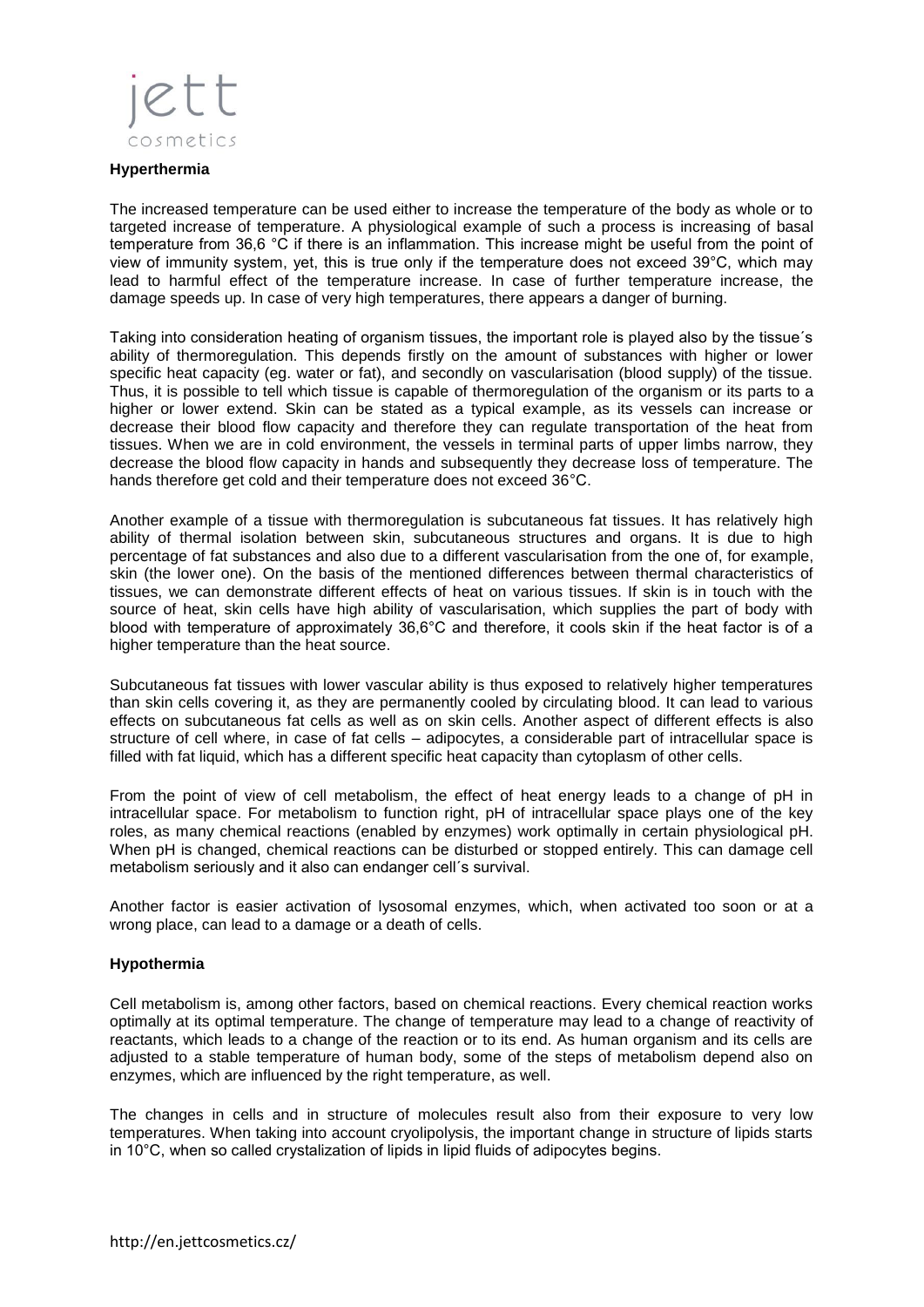

In cellular space, lipids are stored in droplets, which contain triacylglycerols (fat acids tied to glycerol). When structure of lipids and metabolic processes are changed at the same time, cell can be irreparably damaged, which demonstrates itself after some time as apoptosis. Apoptosed cells are consequently removed from the body by its immune system.

# **Apoptosis**

Apoptosis is a specific cell process of so called controlled cell suicide. For a human body, it has a irreplaceable value. All in all, there are two ways of cell destruction. The first of them is necrosis – the process in which cells that cannot or do not manage to go through apoptosis are damaged irreparably. In course of necrosis, there arises an edema – swelling of cell. Its surface membrane can not endure the swelling of the cell and it bursts. With a disturbance of unity of cell, all cell parts are released into surrounding space. Enzymes used in a cell to protect it from bacterias are also released into surrounding space, and therefore, if not controlled, they can attack other cells and the necrosis can spread.

The second process is apoptosis. In its course, based on certain reasons (aging, redundancy, damage) the process of cell destruction begins. The cell gradually condensates its content and its nucleus. The parts of cytoplasm are gradually condensed and clustered, so that they became a small bags, which can be got rid of by immune system. The enzymes dangerous for the surrounding cells remain separated from extracellular space, the surrounding cells are not harmed and the cells that underwent apoptosis is removed by immune´s system process called fagocytosis.

# **Fagocytosis**

Fagocytosis is a process during which specific immune system cells, a part of white blood cells absorbs and subsequently removes the remnants of apoptosed cells. From the range of white blood cells, mainly macrofaphages from myeloid group of leucocytes are adjusted to this function. They actively migrate to the parts of tissues where cells undergo apoptosis, they absorb the remnants of cells, neutralize harmful enzymes and through lymphatic vessels and blood circulation, they remove the remnants from the body.

# **Heat-Shock**

Every organism and its cells have their own mechanisms to cope with ovecoming of thermal minimum or maximum. For example, heat-shock protein is one of these mechanisms and moreover, it has a protective function from abrupt changes of temperature. However, protective mechanisms have their limits too, and after exceeding those limits, there comes a damage of cells. The abrupt change of temperature leads to changes in metabolism from the point of view of the new temperature. Yet, it can also damage some of metabolism processes, as they are not able to adapt to the abrupt change. Therefore, it is assumable that the cycle of cryolipolysis combined with short – time heating of tissues would be more harmful to adipocytes (that, moreover, do not have as good thermoregulatory vessel protection as surrounding tissues) than only long-time cooling to the temperature of cryolipolysis.

# **Combined working** – Method of Thermocryolipide

It is assumable that the effect of hypothermy and hyperthermy is possible to use to achieve faster and less invasive functioning of these methods. Proposed programme works with different modalities of effect these methods have on adipocytes and surrounding tissues.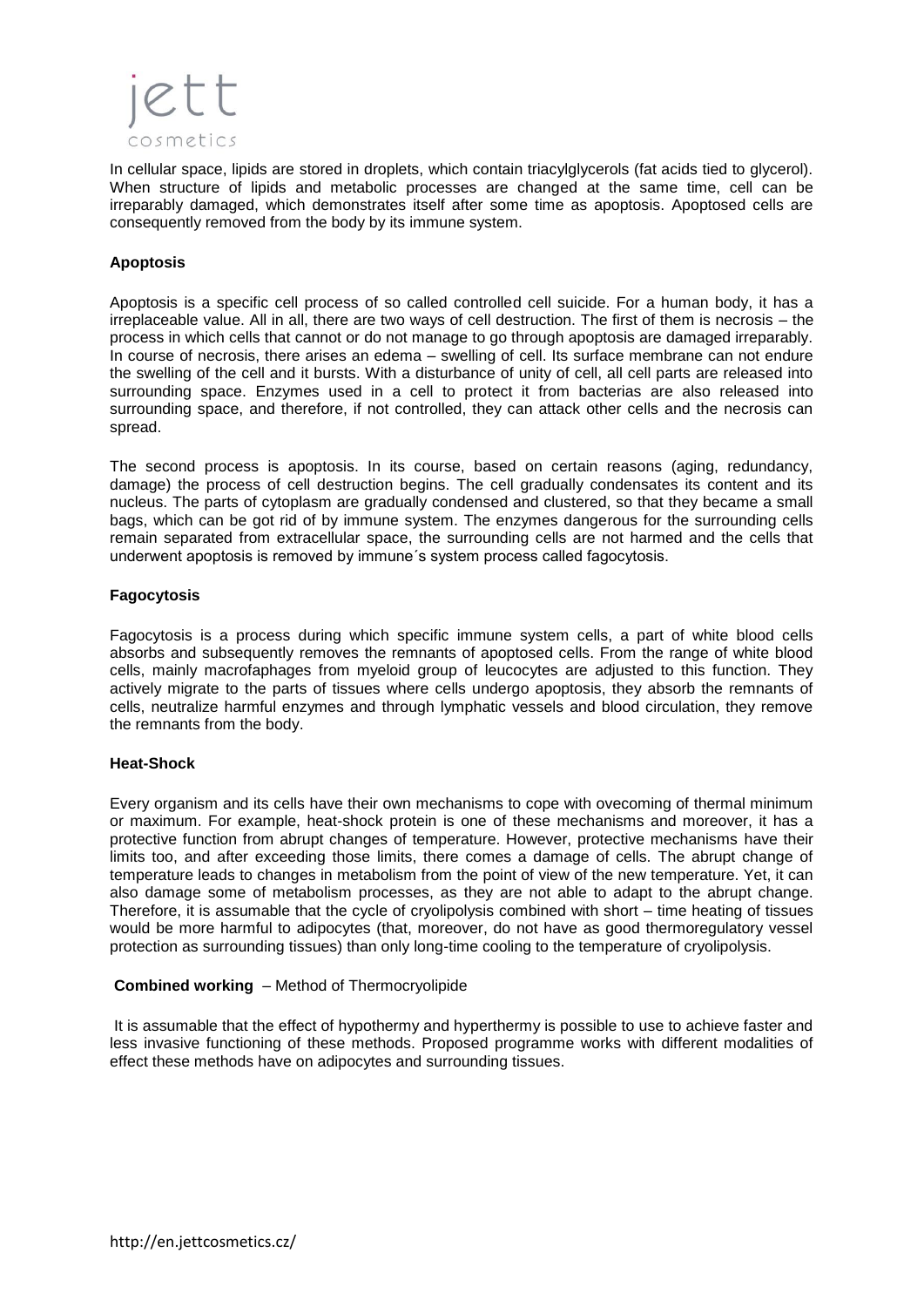



First, the effect of hyperthermy is used. It speeds uz cell metabolism. Thee is also a possibility of change of speed and effectivity of metabolic chemical reactions and, subsequently, it may lead to production of metabolites that, in case of cummulation or not being disposed of,may damage cells (eg. reactive oxygen forms). Thanks to characteristic structure of cell content in fat cells that have high fat cummulation and thanks to their specific blood supply (and, therefore, different thermoregulation), when exposed to hyperthermia, fat cells are more exposed to its negative effects than surrounding tissues. Because of this, it is expectable that the effect on adipocytes is different that effect on muscles and skin.

In subsequent modality, hyperthermy is switched off and cooling of cells is activated. Fat cells are exposed to effective temperature of 4°C. At this temperature, morphology of lipid molecules is changing and they can subsequently damage cells, so that they themselves undergo the process of apoptosis and their remnants are disposed of by immune system in the process of fagocytosis. It is assumable that when the metabolism of cells is negatively influenced in cooling from the temperature of 36, 6°C, the effect is more intensive when the temperature changes from 39, 5°C to 4°C. When new modul begins, the hyperthermy starts again and it influences cell metabolism and metabolic products negatively.

**Fat cells are more sensitive to changes of temperature than other tissues in human body. This is the reason why minimal temperature of 0-4°C reached during the method of Thermocryolipide is sufficient enough. Moreover, the use of these temperatures guarantees that the surrounding tissues are protected from the process of cooling and, therefore, they are not harmed.** 

By now, this is the most efficient painless lipolysis supported by clinical studies.

Clinical studies have showed that the process of controlled death of fat cells is gradual and safe. The levels of cholesterol and triglycerids are not increased during the procedure. After a single application,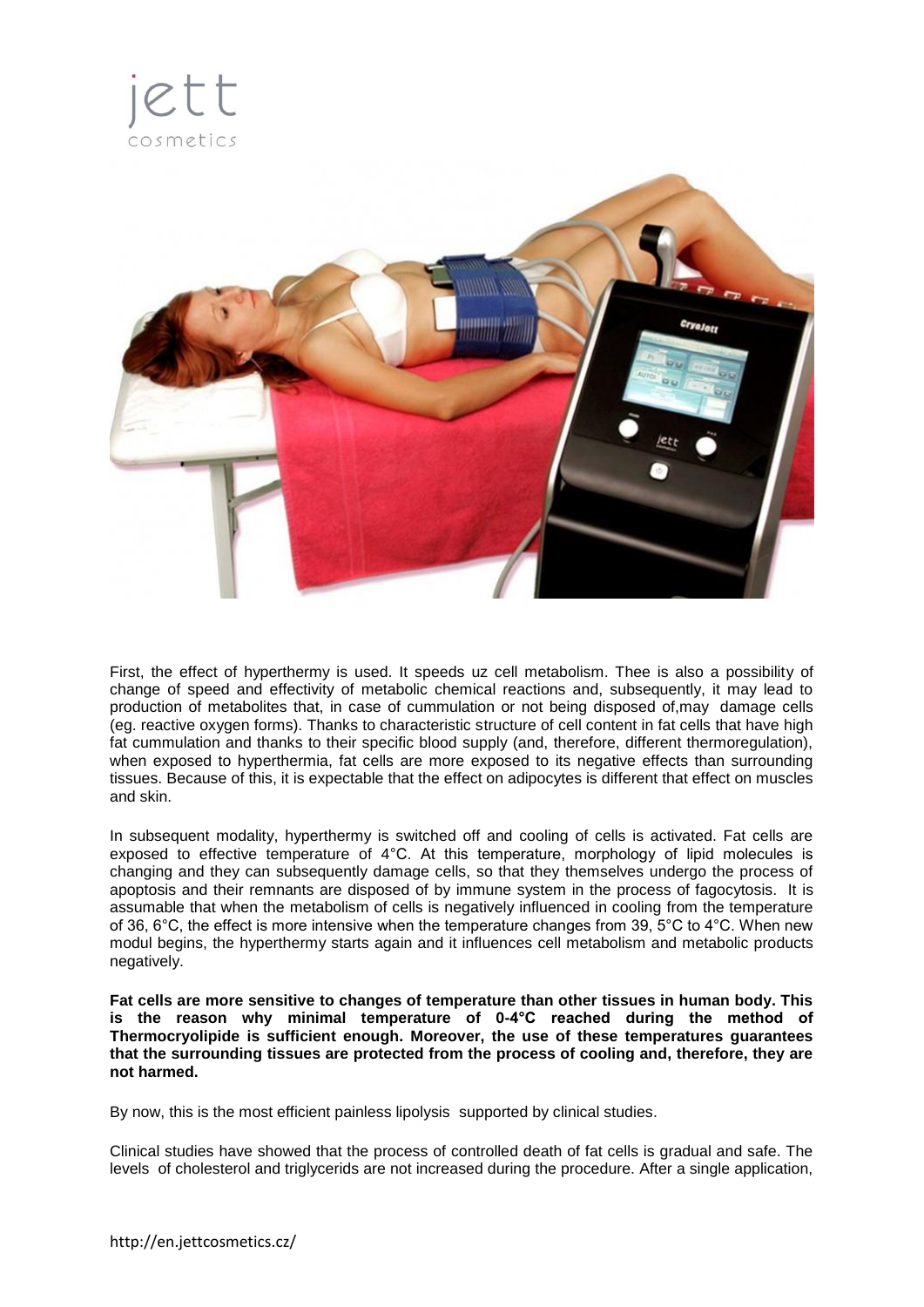

fat cells decrease by 25 – 30% in each tested case. The effect is clearly visible after a month or two and, the most importantly, it lasts.

The outcomes of Thermocryolipide method are comparable to normal liposuction.

# **Options of Cryo JETT Use**

Cryoelectrophoresis and Thermocryolipide can be used as an alternative to some invasive methods such as mesotherapy, liposuction and microdermabrasis.

#### **The most common use of Cryo JETT:**

- non-injection mesotherapy
- body and face lifting
- reduction of fat layer
- figure modelation
- after-laser treatment ( Fraxel, MTS, IPL)
- toning and improvement of skin texture
- skin treatment with vitamine C
- sculp treatment





#### **Use of Cryo JETT in Thermocryolipide:**

The functionality of this unique device is based on the starting of the natural process of natural death of fat cells by working of highly precise technology, wich targetedly freezes fat cells through skin withouth damaging surrounding tissues.

The device can effectively target for example fat pads on abdomen and hips and it is an efficient alternative to surgical operation.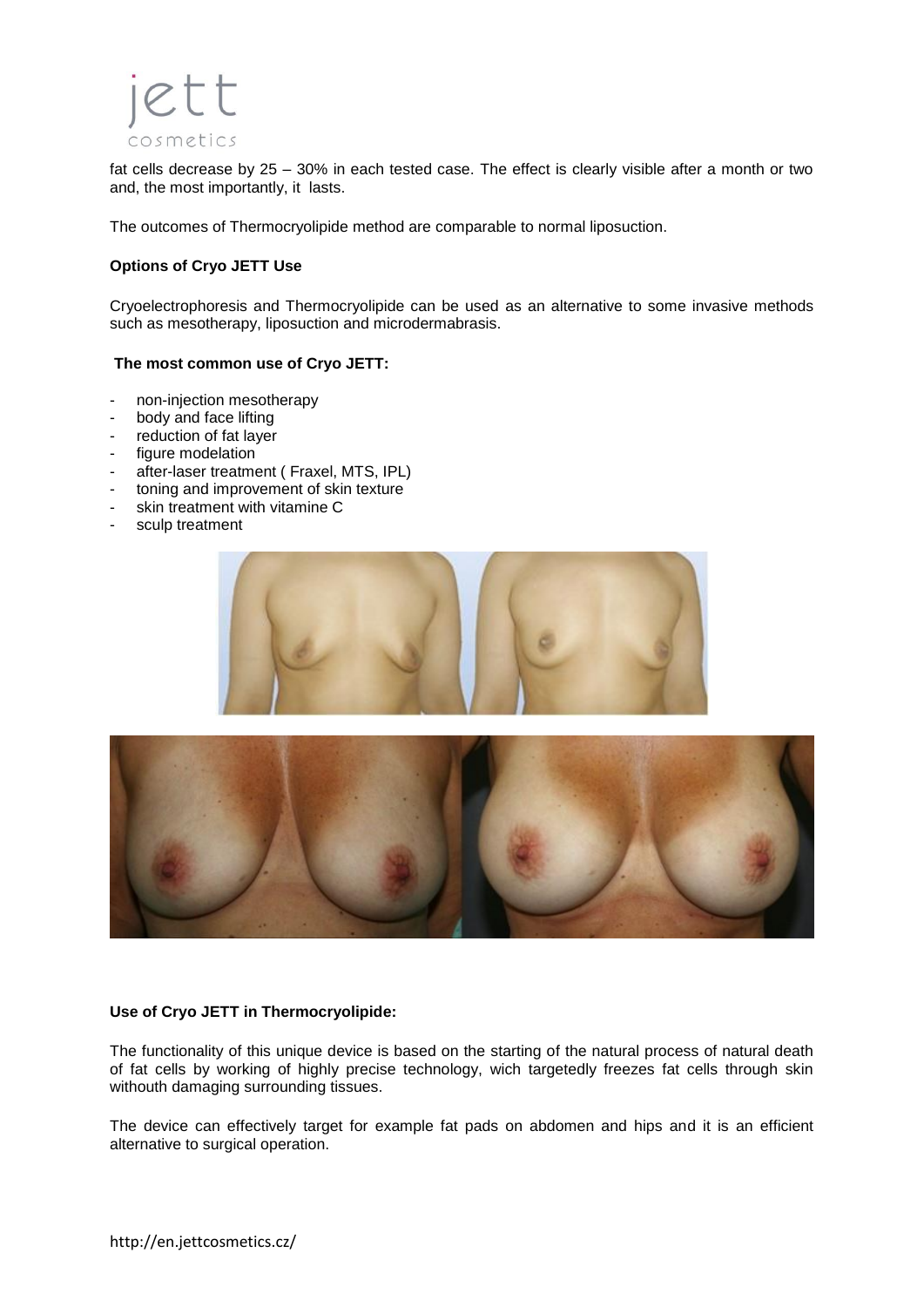



First results are visible after 2-4 months after the procedure. Gradual decrease of fat cells may last for next 6 months.

After the first procedure, the amount of subcutaneous fat decreases by 22% and then the effect increases during a few months.

**Before**



# **After one month**

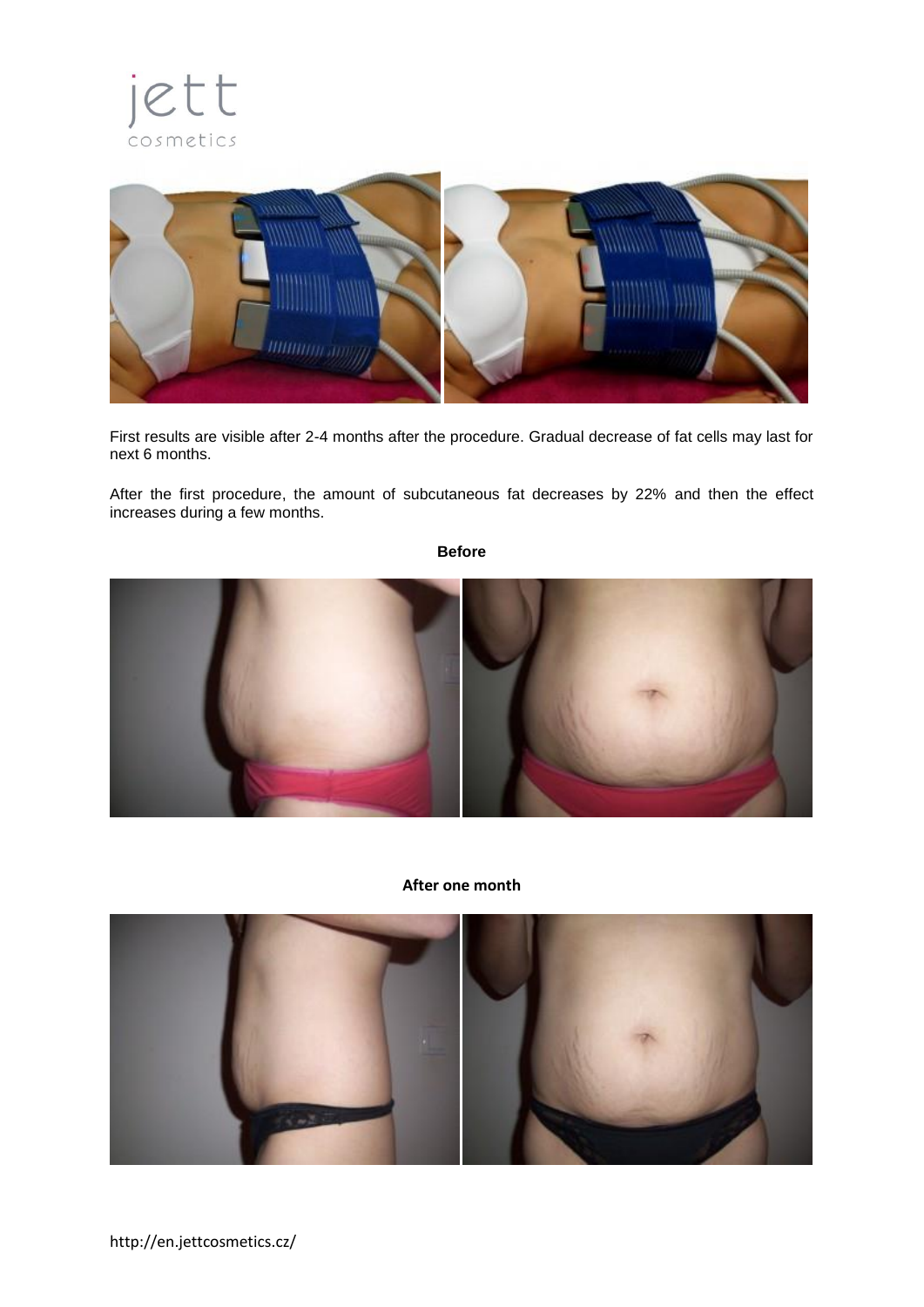

# **How the Cryo JETT procedure works:**

- First, a thin layer of Cryo\*E Action gel is applied on the treated area
- Then, the gel is fixed by Cryo\* E Action Concentrate
- After 30 seconds, a mask is created
- Pads with wet electrodes are attached

In a few first minutes client feels intensive cold which disappears quickly.

Taking into consideration the non-invasiveness of the operation, there are no restriction after the treatment. The client can therefore engage in his usual activities immediately.



#### **Advantages of Cryo JETT:**

- non-surgical treatment
- painless
- does not damage skin integrity (no hematomes or swellings)
- no need for convalescence
- clients can get back to their usual professional and social life immediately after the treatment
- the procedure does not require any restrictions in diet, exercise or taking pills

the procedure itself is tolerated very well by patients. It takes 60 minutes, depending on the range of treatment. During the treatment, clients usually read, telephone, work on their laptops or relax.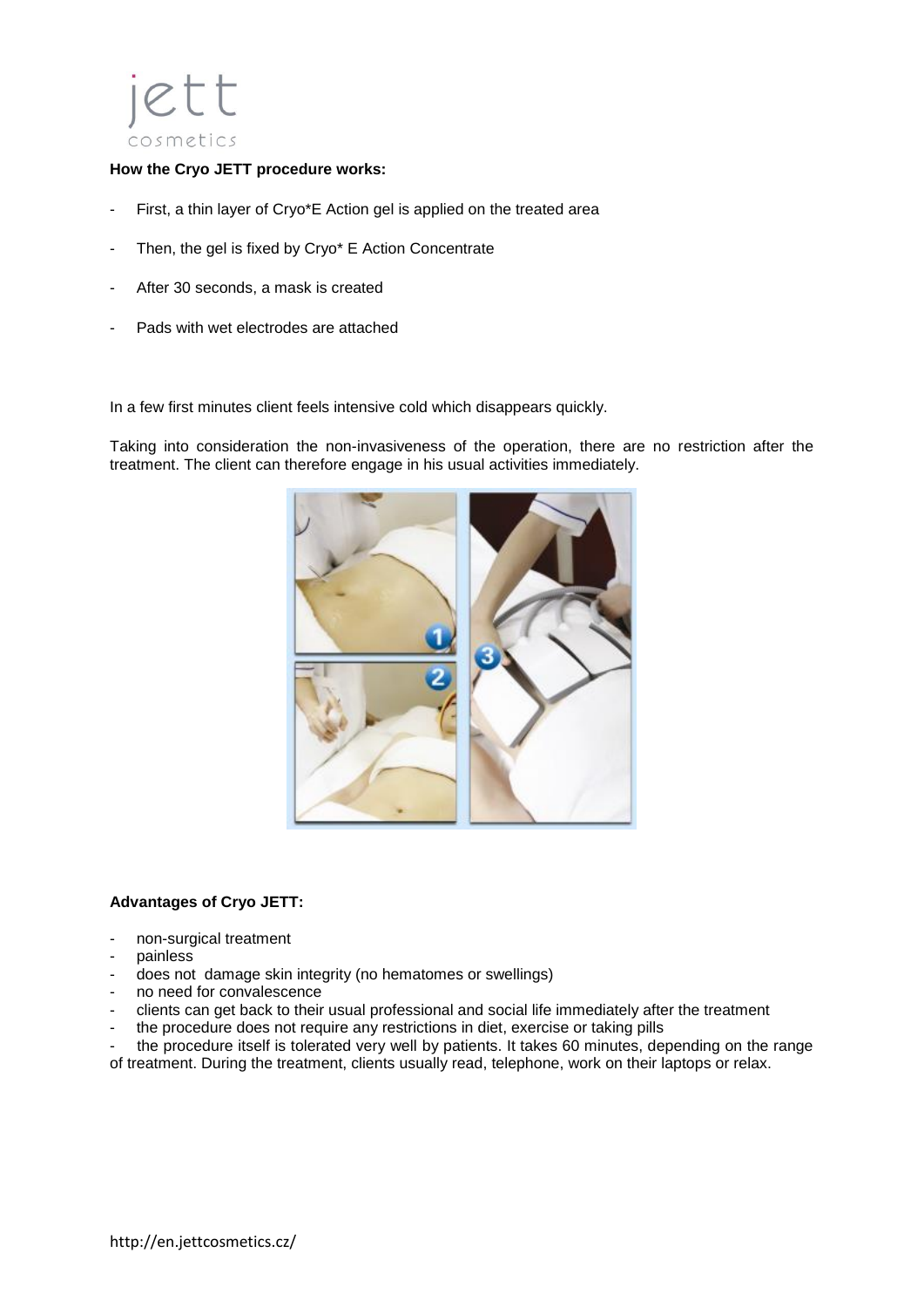



# **Use of Cryo-JETT for cryo-electrophoresis:**

Cryoelectrophoresis is a non-invasive method. Active ingredients are transmitted to skin by pulsating current. Thanks to this method, 80-90% of active ingredients is transmitted to inner layers of skin.



# **Advantages of cryo-electrophoresis with Cryo JETT:**

During the skin treatment the temperature is between -10°C and 0°C, there is no feeling of warm or heat during the treatment

It transfers 80-90% of active ingredients into inner layers of skin, which is more than 200-300% than usual treatment.

Thanks to cooling of skin, there is a vasoconstriction, which means that active ingredients are not transported to blood circulation and therefore, the treatment is extremely targeted and efficient.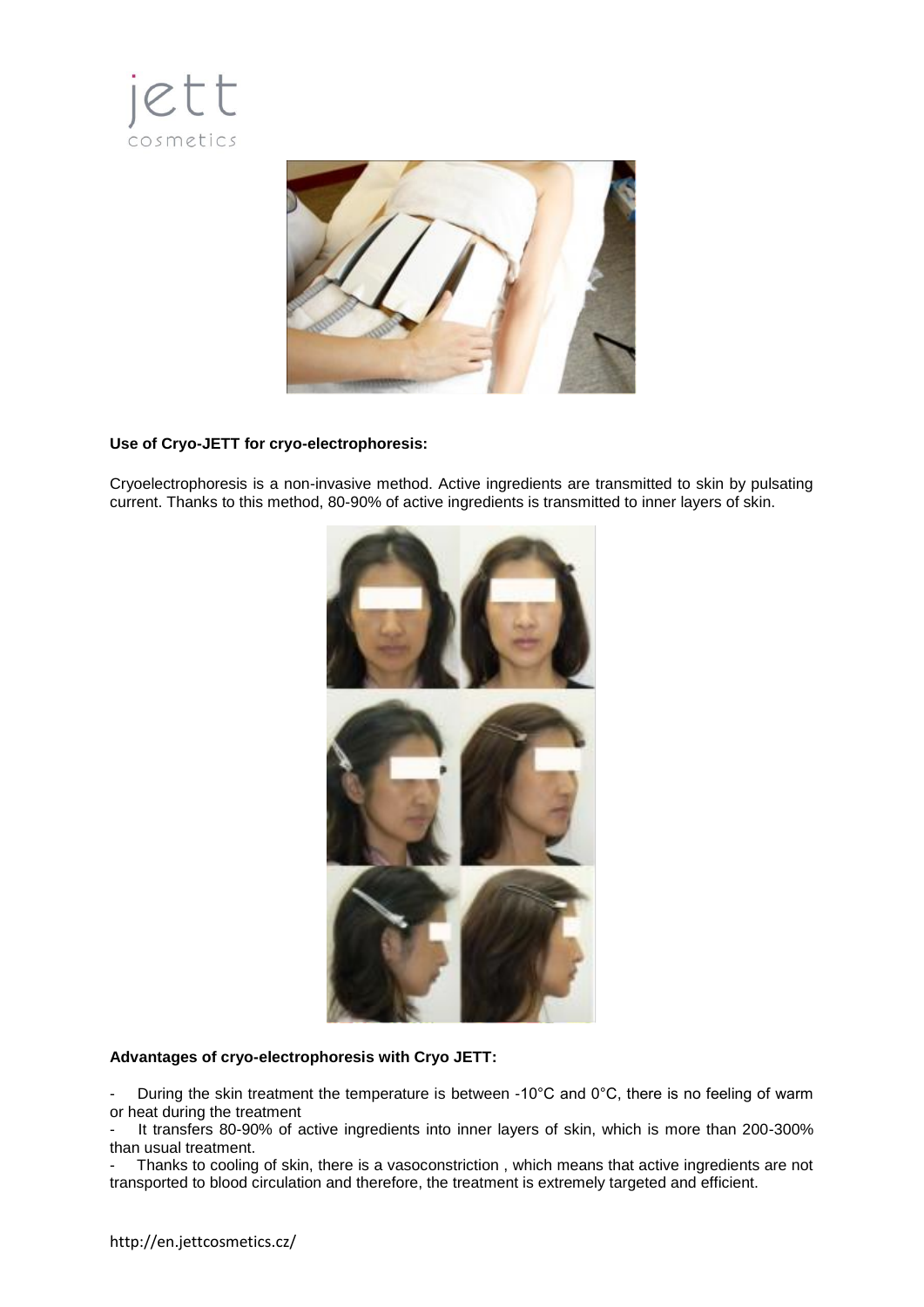

The effect of oscillatory current in combination with cryogenic technology increases the permeability of skin and therefore it supports transmission of active ingredients into inner layers of skin - Activation of connective tissues results into toning of skin and removal of toxines

- The treatment is very suitable for pacients after plastic surgeries
- Removal of problems after fraction laser treatment (pain, dry skin, burning)
- Treatment after IPL (relaxation, regeneration, hydration, removal of pain)
- Treatment after Mesoroller therapy
- Enables treatment of both body and face
- Alopecy treatment



#### **Use of Cryo-JETT for cryo-electrophoresis**

The head of Cryo JETT that stimulates skin uses the combination of oscilatory current and cryogenic technology. Being exposed to cold, skin inceases its permeability and, therefore, the transmission of active ingredients into inner layers of skin is supported. The active ingredients can be transmitted up to 5 cm under the skin surface. The treatment is painless and very pleasing for customers. It takes 15-30 minutes, depending on size of treated area.

Moreover, it activates connective tissues and subsequent toning of skin and removal of toxines